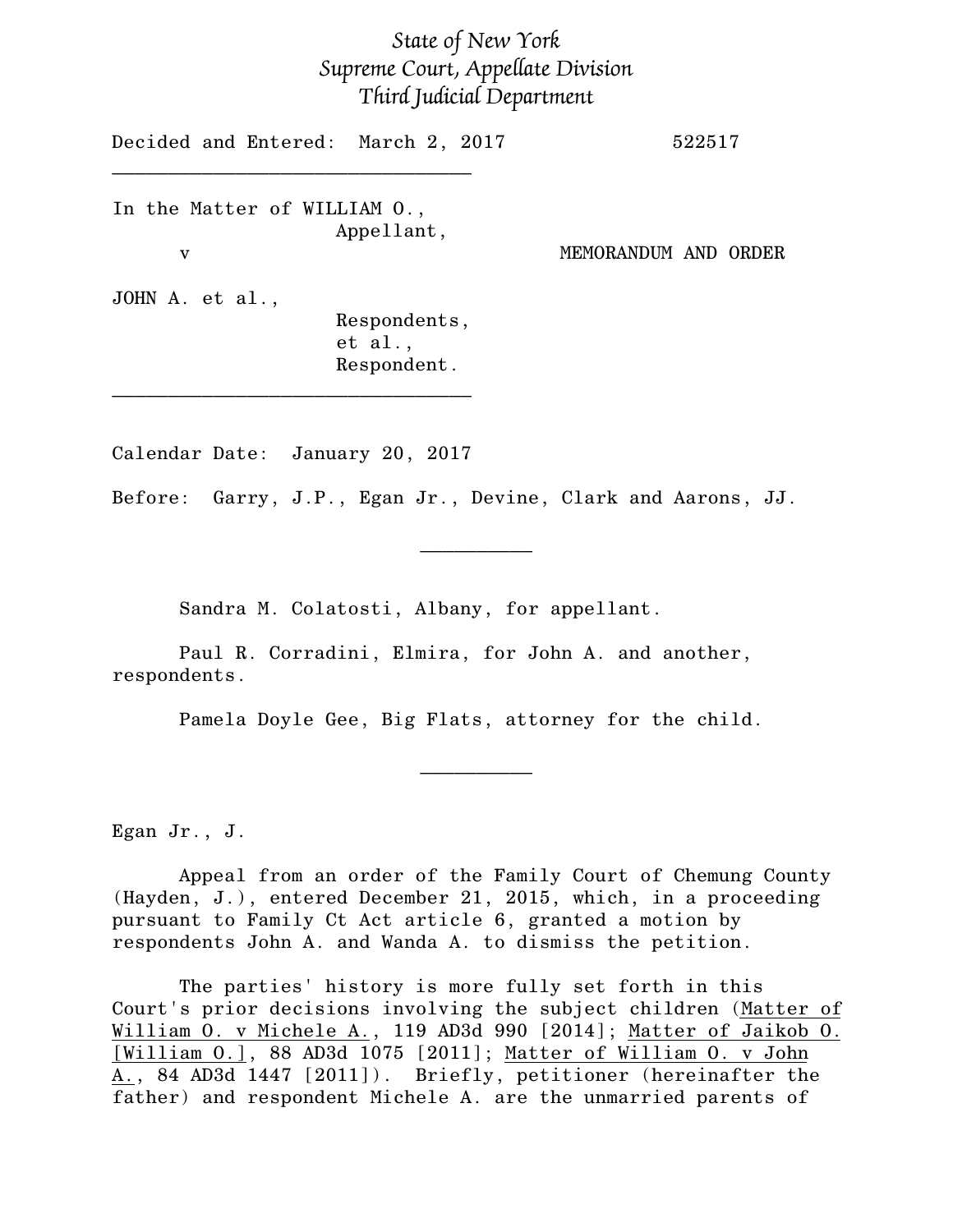## -2- 522517

three children (born in 2006, 2007 and 2009) – all of whom are in the care and custody of their maternal grandparents, respondents John A. and Wanda A. Insofar as is relevant here, by order dated June 26, 2014, Family Court awarded the father visitation with the children on alternate weekends. At some point thereafter, the father commenced a proceeding seeking to, among other things, modify the visitation provisions of the June 2014 order. A hearing ensued on the afternoon of August 5, 2015, during the course of which Family Court granted a motion to dismiss the father's petition – citing the father's failure to establish a change in circumstances since entry of the June 2014 order. Approximately two hours later, the father commenced the instant modification proceeding seeking expanded visitation with his children. Family Court granted the maternal grandparents' subsequent motion to dismiss, and this appeal by the father ensued. $<sup>1</sup>$ </sup>

We affirm. As the petitioning party, the father bore the initial burden of demonstrating that a change in circumstances had in fact occurred since entry of the prior order of custody/visitation; assuming such a change was established, the father then was required to show that modification of the prior order was warranted to serve the children's best interests (see Matter of Thomas FF. v Jennifer GG., 143 AD3d 1207, 1208 [2016]; Matter of Lynn TT. v Joseph O., 143 AD3d 1089, 1091 [2016]; Matter of Patrick EE. v Brenda DD., 129 AD3d 1235, 1236 [2015], lv denied 26 NY3d 908 [2015]). "[N]ot every Family Ct Act article 6 petition is automatically entitled to an evidentiary hearing" (Matter of Hayes v Hayes, 128 AD3d 1284, 1285 [2015]); rather, a modification petition "must allege facts which, if established, would afford a basis for relief and the party seeking such a modification must make a sufficient evidentiary showing in order to warrant a hearing" (Matter of Bjork v Bjork, 23 AD3d 784, 785 [2005] [internal quotation marks and citation omitted], lv denied 6 NY3d 707 [2006]; see Matter of Lowe v

 $1$  In addition to the instant appeal, the father has filed three other notices of appeal – each challenging a prior order issued in connection with the custody of and/or visitation with the subject children.